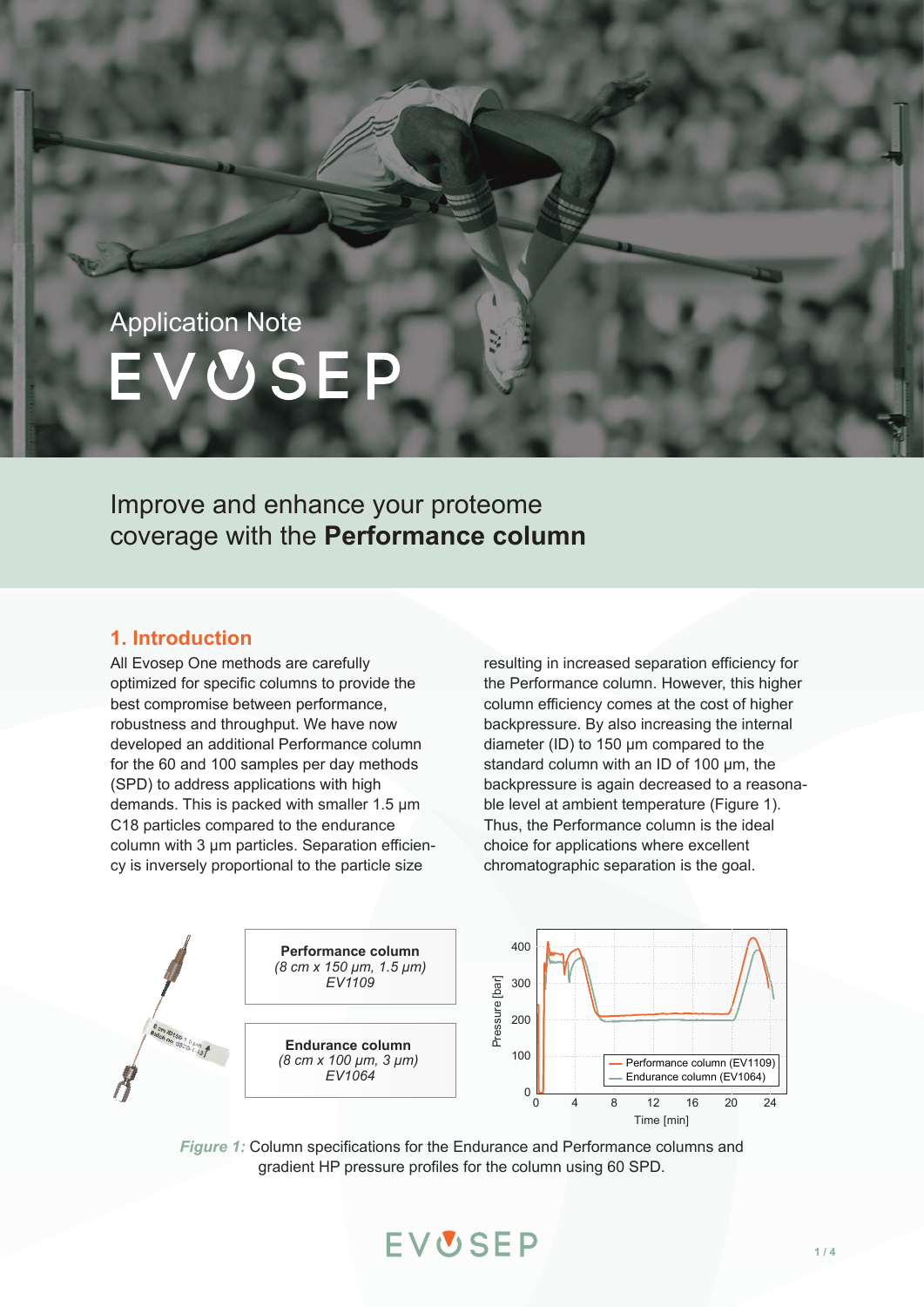## **2. Method details**

Digested HeLa peptides were diluted and loaded on Evotips and analyzed in data-dependent acquisition mode on an Orbitrap Exploris 480 MS (Thermo Scientific) with method details as outlined below (Table 1). Technical quadruplicates were analyzed with both the Endurance column and Performance column with 60 and 100 SPD. Columns were used at ambient temperature in combination with a stainless steel emitter. Raw data was analyzed with the Spectromine software, version 2.

| Peptide load [ng]  |        | 10     | 25              | 50     | 10              | 25     | 50              |  |
|--------------------|--------|--------|-----------------|--------|-----------------|--------|-----------------|--|
| MS2 resolution     | 45,000 | 30,000 | 15.000          | 15,000 | 15.000          | 15.000 | 15,000          |  |
| MS2 injection time | 86 ms  | 54 ms  | $11 \text{ ms}$ | 11 ms  | $11 \text{ ms}$ | 11 ms  | $11 \text{ ms}$ |  |

*Table 1:* Method details for the experiment.

### **3. Chromatographic improvement**

Particle size has a significant impact on efficiency and the width of peaks, which decreases. As peak width becomes narrower, the height of that peak increases proportionally. Narrower peaks that are taller, are easier to detect and differentiate from baseline noise, resulting in higher sensitivity (Figure 2). This is visualized in the example extracted ion chromatogram below from the same peptide with both columns using

60 SPD. The peak widths are significantly decreased with the performance column. The resolving power of a gradient can be calculated by its peak capacity. Thus, peak capacity is simply the theoretical number of peaks that can be separated in a given gradient time. As peak capacity is inversely proportional to peak width, this is increased with 47% and 59% for 100 and 60 SPD respectively (Figure 2).



*Figure 2:* Extracted base peak chromatogram of BSA peptide 722. Relative increase in peak capacity compared to the Endurance column.

EVUSEP

## **4. Boost in identifications**

Increased peak capacity and better resolving power minimizes ion suppression and improves ionization efficiency. The process leads to better peptide and protein identification, which is especially important for high-end mass spectrometry applications. We compared the two

columns with a dilution series representing two orders of magnitude from 5 to 500 ng peptide loaded and analyzed it with 60 and 100 SPD. An increase in peptide and protein identifications with the performance column is observed at all loads for both methods. Interestingly, the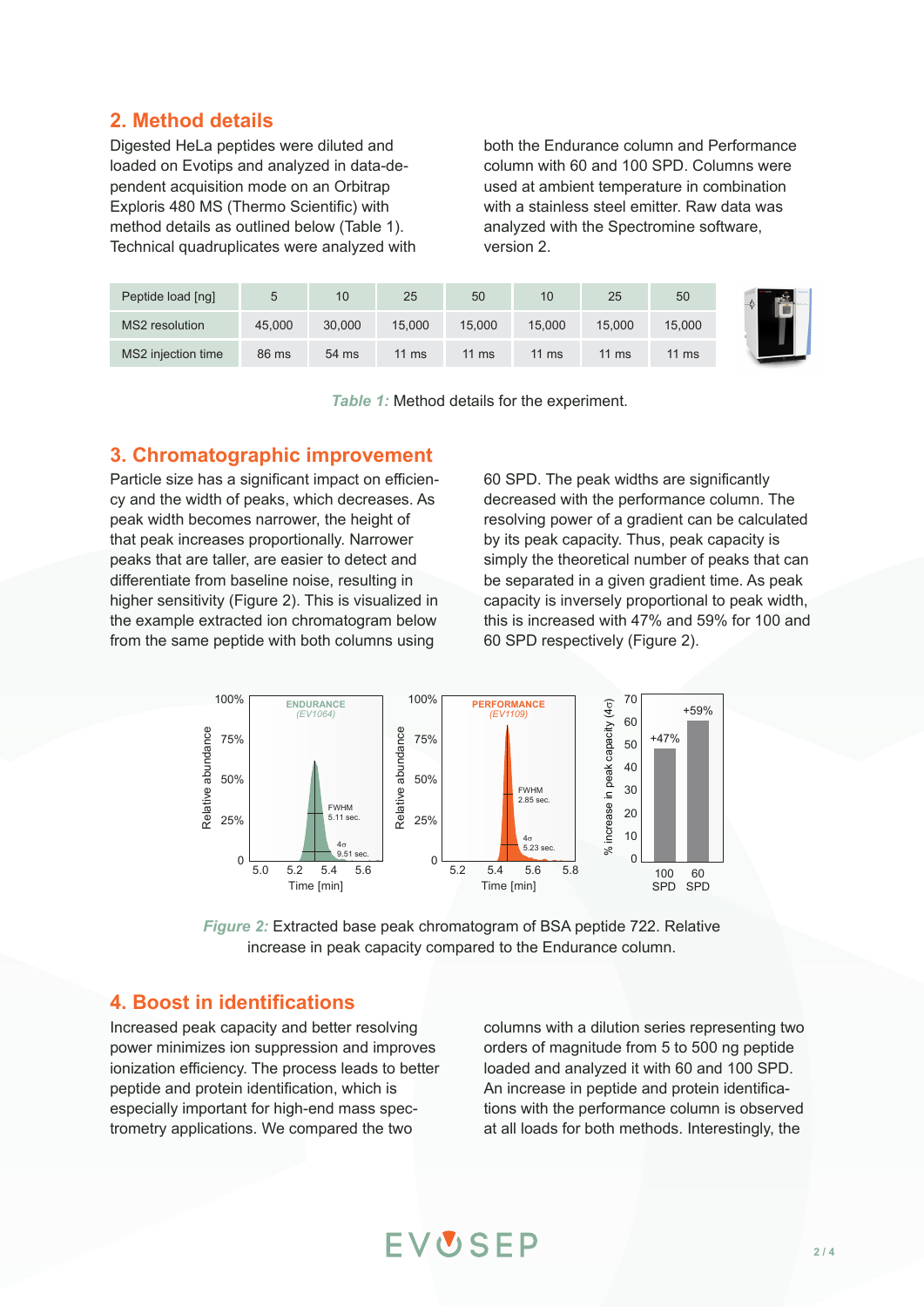highest increase in identifications are observed with the lower loads, suggesting that these loads benefit significantly more from narrow peaks due to the increase in signal to noise. Notably, more than a 100% improvement was found for the lowest load of 5 ng on both peptide and protein level with 60 SPD. In general, the relative boost in identifications are highest with the lowest load, but a 10%

increase in proteins identified for the highestload of 500 ng with 60 SPD correspond to an additional 200 proteins. With more than 2800 unique protein coding genes, the Performance column provides enhanced proteome coverage on the same level as home-pulled and packed columns, but with better reproducibility and life-time.



*Figure 3:* Identification of peptide and proteins and increase in coverage with the Performance column compared to the Endurance column.

EVUSEP